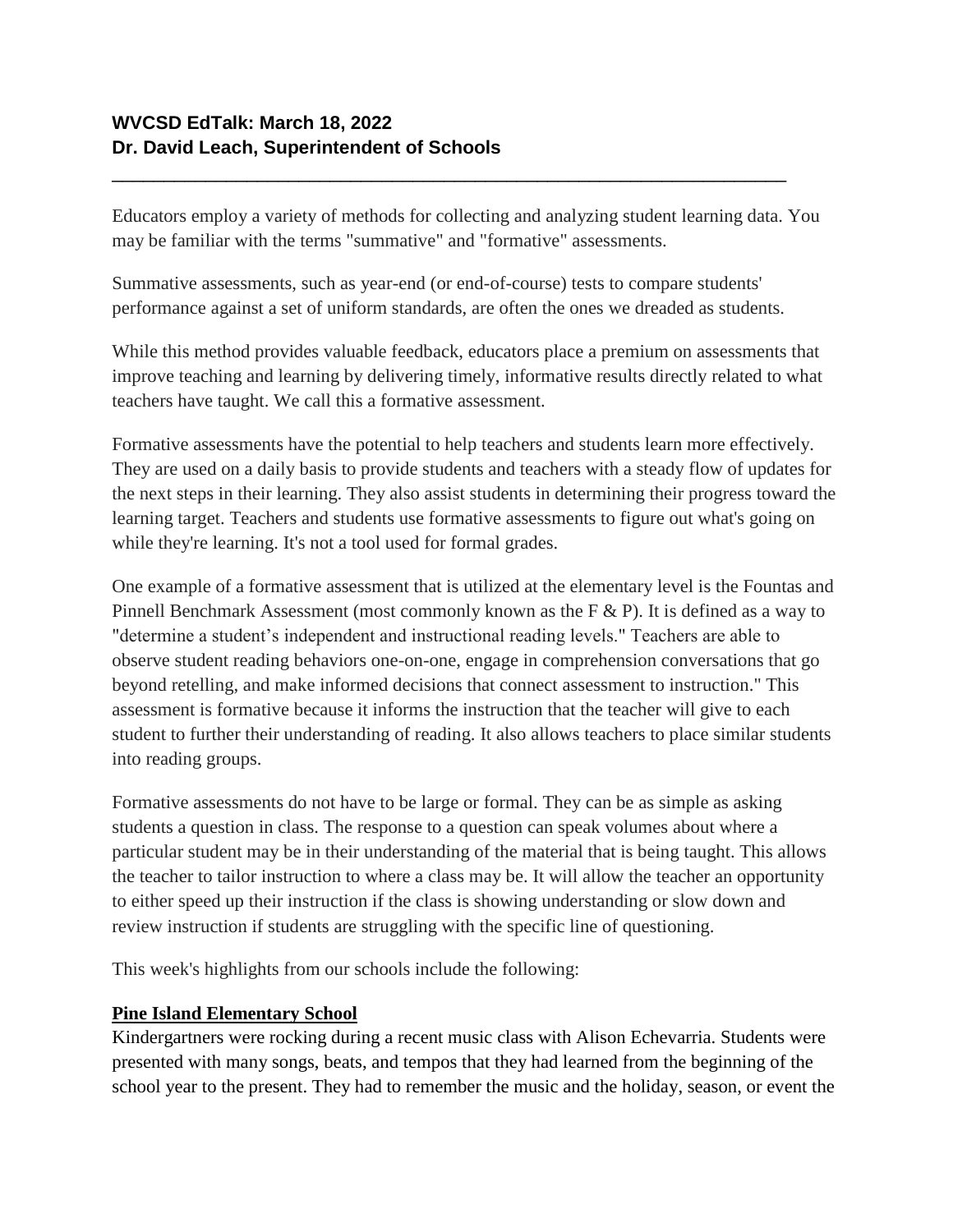musical pattern was linked to, along with the body movement that connected it all. "Let's start with the Zombie Walk," called Mrs. Echevarria, as students walked like zombies. Remember our groundhog song? You are tip-toeing and then popping out of the hole. Sometimes students had to recognize a faster beat and quicken their pace, and sometimes the tempo would completely change, and everyone had to stop, turn around, and go in the opposite direction. Positive behavioral interventions and support behaviors were also displayed: *wait your turn, compliment a friend, and follow directions.* There were many smiles and lots of giggles during this music class!

## **Park Avenue Elementary School**

In honor of Dr. Seuss's week, art teacher Ms. Martimucci organized a hands-on art project with the second-graders. After listening to the story of *Bartholomew and the Oobleck*, students worked together to make their own Oobleck. Then, students used the Oobleck for different science experiments! They discussed density and worked with a partner to predict which items would sink or float. Students also learned the other properties of matter and tried to determine if the Oobleck was solid or liquid.

Also, Park Avenue's "Got Talent" show drew approximately 80 participants, making up 60 acts that impressed audience members. First-graders exhibited their talents during Act 1, from 5:30 to 6:30 p.m., while third- and fourth-graders "showed off" during Act 2, from 7 to 8 p.m.

## **Sanfordville Elementary School**

During their nonfiction reading and writing unit, Meghan Ottochian's first-grade students researched information about animals. After gathering information from multiple sources, students wrote important information about their chosen animal. Once students wrote all of their factual essays, Ms. Ottochian gathered their work together to create a class book that was "published." Parents could purchase a copy of the book if they wished to do so. The students were so excited to see their work in an actual book!

Brittany Anderson's physical education classes are learning about careers and character. Students participate in an online activity, "Read Across America: Would You Rather? Workout." Students then celebrated Read Across America with a fun "Would You Rather" brain break.

## **Warwick Valley Middle School**

Every March, schools around America celebrate World Language Week to discuss the joys of a new language and raise awareness of the importance of studying foreign languages. Learning a new language helps the brain grow. When speaking our native language, we only use the left side of the brain, but it stimulates the whole brain when speaking a second language. This learning keeps us sharp and staves off mental decline and aging. In seventh grade, our middle school students begin studying one of three world languages, Chinese, French, or Spanish. To celebrate World Language Week, we collaborated with the Middle School PTA to put together several